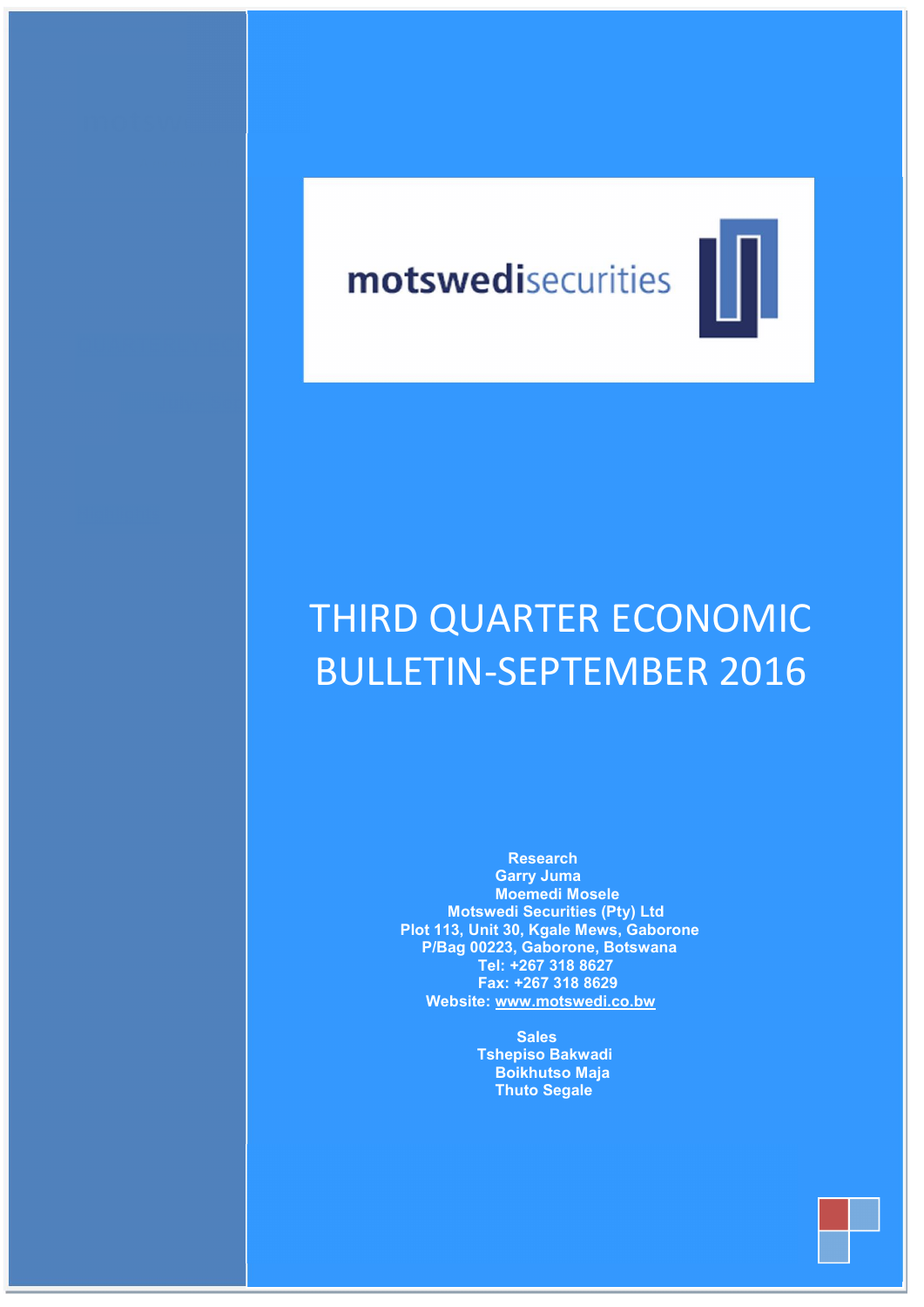

## 1.0. Effects of BCL mine closure on the economy

We are still digesting the shocking news which we woke up to on the weekend of the 8<sup>th</sup> of October; "BCL mine placed under provisional liquidation." The news which we have been dreading to hear all along finally came. We all knew that BCL, just like any other mine have been facing challenges mainly due to the depressed commodity prices on the international market. We never thought it would come to this level. One thing which is certain is that the closure of the mine will send ripple effects not only in the mining town of Selibi Phikwe, Francistown and surrounding areas but the whole economy of Botswana. Francistown will be affected even more as Tati Nickel Mine, a subsidiary of BCL has also been closed. Palapye and surrounding areas will also feel the pinch as the Morupule coal mine will be affected given than BCL was the major consumer of Morupule coal. The placing of BCL under provisional liquidation comes at a time when we are still recovering from the closure of Boseto and African Copper mines throwing many workers into the streets. The negative multiplier effects will be severe and will have long lasting effects on the whole economy at large. It will no longer be business as usual.

## Brief history of BCL

Chairman of Roan Selection Trust (RST). At the  $\frac{2}{2}$ BCL formation can be traced back to August 1956 when a meeting, arranged by John Buchanan, Chairman of Minerals Separation Limited, took place between Tshekedi Khama, Regent of the Bangwato Tribe in the Bechuanaland Protectorate (The Republic of Botswana) and Sir Ronald Prain,

meeeting an agreement was reached between the two men, which was later signed on the 2<sup>nd</sup> of June 1959 and subsequently ratified by the British House of Lords and led to the formation of Bamangwato Concessions Limited (later to be renamed BCL Limited), to prospect, explore and mine Copper and Nickel ore discovered in the present day township of Selebi Phikwe.

BCL produces two types of finished matte containing nickel, copper, and cobalt and to a smaller extent precious and platinum group metals. It is the second largest private sector employer in the country with a labour force of +/-4200. It consumes just under 20% of total electricity usage in Botswana or 43% of BPC's own power generation.

## The aftershock effects

The direct effect is the loss of jobs and income for some +/-4200 workers who were employed by the mine. Companies that were subcontracted will also close further putting more workers on the streets. The indirect jobs that will be lost are even more. Palapye town will be affected as Morupule Coal mine will probably downsize operations as BCL was the biggest user of its coal. The hospitality sector around Selibi Phikwe and Francistown areas will be crippled, if not likely close altogether in the case of Phikwe. The retail sector will face a significant decline in business activity and most will be forced to relocate from Phikwe. This in turn will reduce the business activity of the town ie the transport sector, education sector, food outlets, fuel suppliers, property sectors etc. The property sector will be affected as the decline in occupancy and property demand will have an effect on valuations. The list is

Quarterly Financial Markets Review Jul – Sept 2016\*\* Prepared by Motswedi Securities (Pty) Ltd [Posted on 26 Oct 2016]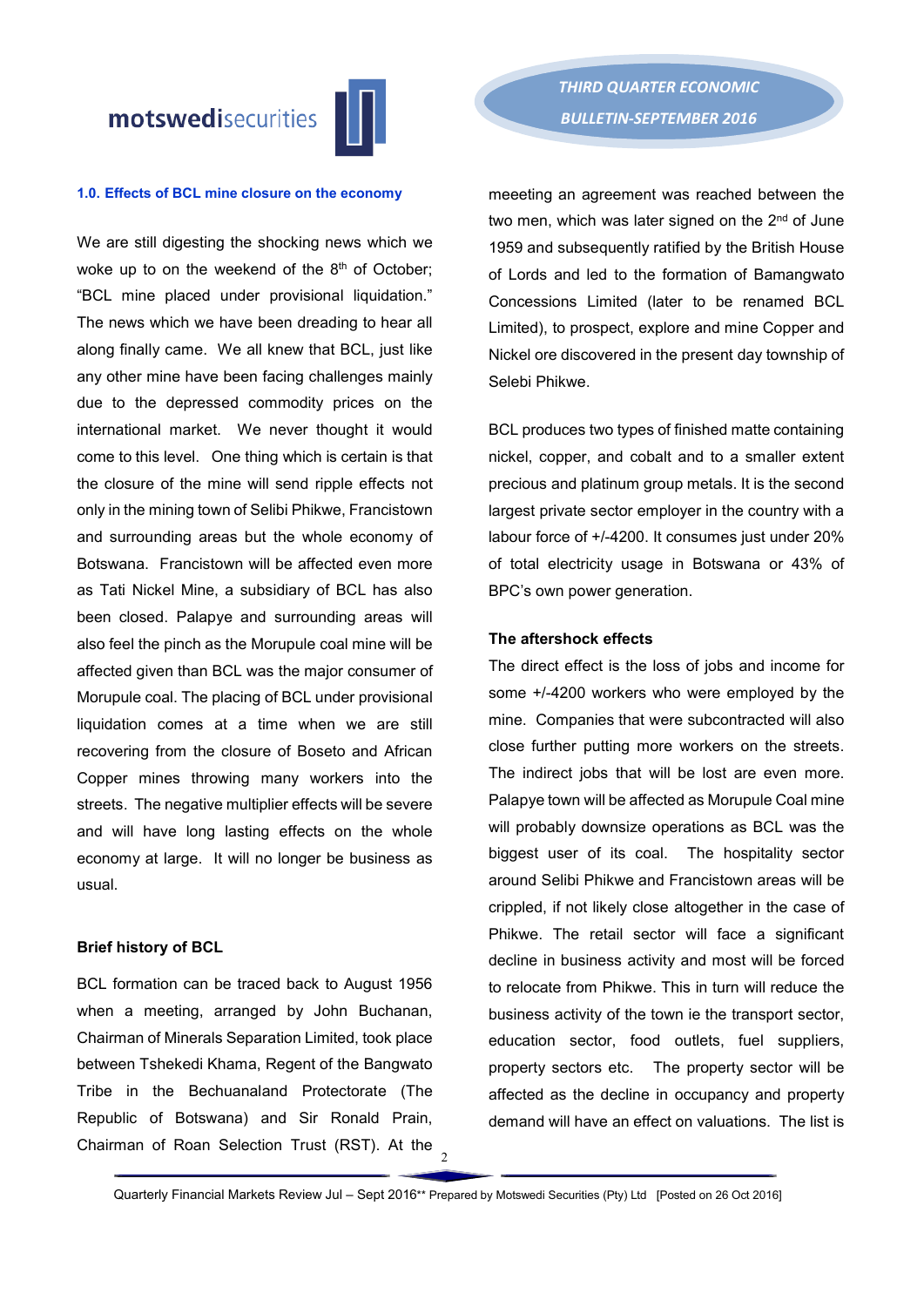

endless and the negative multiplier effects will be severe.

Government revenue in the form of taxes will also be constrained due to the reduced business activities that will follow. This will have an impact on the government fiscal balance at a time when diamond prices are not doing very well. Already Lerala Diamond mine is reportedly planning to scale down production and retrench. The country's current account and Balance of Payments positions will also worsen. The mining sector at large contributes over 35% towards government revenue.

#### Banks not spared either

The banking sector is not spared either. Impairments are likely to spike especially from unsecured facilities extended to the mine directly, mine employees and other related companies exposed to BCL. The list is endless and the negative multiplier effects will be severe. Some of government enterprises will not be spared either. Already Botswana Railways is reportedly facing a P20mn reduction in business revenue from BCL. Water Utilities Corporation will also have to scale down its operations as it has been supplying bulk water to the mine.

## Where to from here…

The liquidator report is likely to come up with 2 recommendations.

- (1) Complete shutdown of the mine (which is highly unlikely)
- (2) Scaling down of the mine operations and closure of some of the shafts which are unprofitable. (This is highly likely, although we cannot rule out some job losses)

#### Lessons learnt

There are many lessons to be derived from the placing of BCL mine under provisional liquidation. Once again this has shown the need to speed up the diversification of the country's economy away from the mining sector. Although there has been some movements in this regard as shown by the growth of the non-mining sector over the years and the decline of the mining sector contribution to the economy from levels around 31% of GDP in 2004 to levels around 13% of GDP as at 31 December 2015. What we can agree is that the speed of the diversification process is not moving at a pace that we want. The pace has been slow.

### BCL smelter can be the game changer

BCL has been making losses for some years, but we believe there is still value in the copper/nickel mining company and some of the shafts that are not profitable have to be shut down if the mine is to operate efficiently and profitable. The BCL smelter is one of the project we believe has the potential not only to contribute positively towards the profitability of BCL but also turn Botswana into a hub for the smelting and refining of copper/nickel in the region. With a capacity to treat up to 850 000mt of nickel/copper concentrates per annum, the smelter is large enough to absorb all the smelting requirements of all nickel/copper miners in the region as it is the only copper/nickel smelter in the region. This is because it will be uneconomical for other small mining companies in the region to build their own refineries given the large capital outlay that is required to build one. It is estimated that the current BCL smelter has a replacement value of between US\$2bn and US\$3bn.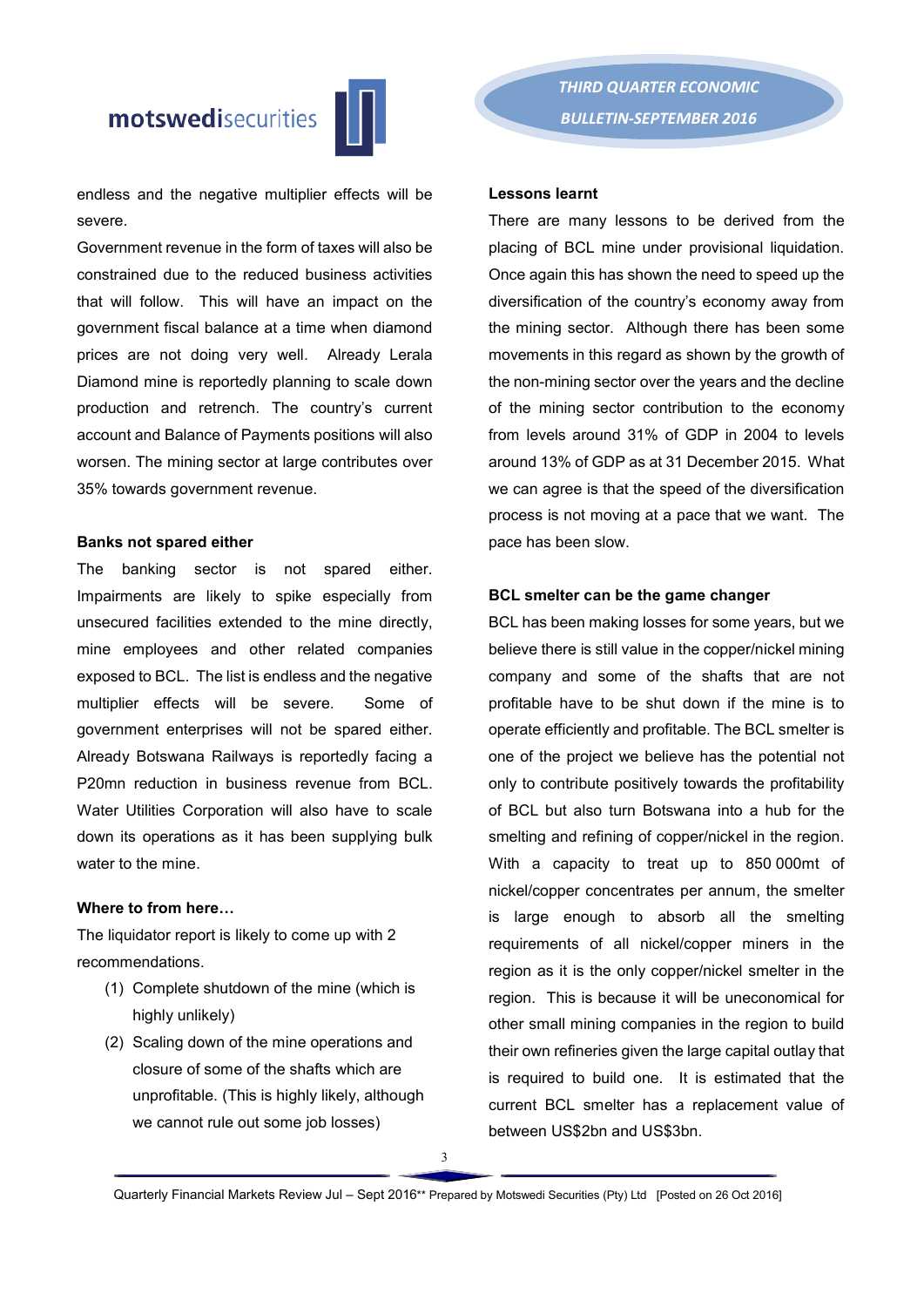

# 2.0. Agric, Mining and Manufacturing sectors slows the economy during Q2 2016

Botswana's economy limped during Q2 2016 with GDP contracting by -1.3% q/q while growing by a paltry 1.6% y/y from a growth of 2.7% y/y during Q1. The agric, mining, manufacturing and water & electricity sectors all contracted by -2.5% y/y, -13.8% y/y, -0.2% y/y and -449% y/y. What is even more worrying is that the agric and the mining sectors have been contracting since Q2 2015 and the situation appears to be worsening especially in the mining sector. The placing of BCL under provisional liquidation will certainly aggravate the already dire situation in the mining sector. We expect Q4 GDP numbers to fall further led mainly by the contraction of the mining sectors. Other mining houses are also reportedly contemplating on retrenching, citing the depressed commodity prices on the international market and we do not expect any significant increase in commodity prices any time soon. Although the global economy is improving, the recovery is slow and unevenly spread out.



*Source: Statistics Botswana*

The positive news is that non mining GDP growth has been fairly consistent and is in the positive territory averaging a growth of 3.3% since Q1 2014.

This is good as the sustained growth of the nonmining sector will go a long way in the diversification of the country's economy away from the mining sector.

The US economy is picking up with the US Fed widely expected to increase the rate in December due to positive economic numbers. China's economy is also slowly picking, although the growth is still below what we have been accustomed to. China's Q3 GDP grew by 6.7% y/y, in line with forecast and it is the third quarter in a row that the economy grew at that pace. China is the biggest commodity consumer and we hope the sustained growth of China's economy will bond well for the recovery of commodity prices and this will be good news for commodity dependent countries such as ourselves.

#### 3.0. Credit growth on a downward trend

The low interest rate environment seems not to be doing much to boost credit growth by commercial banks in the country. Latest statistics released by the Bank of Botswana for July shows a decline in overall credit growth by commercial banks to 8.7% y/y in July 2016 from a growth of 10.1% y/y the previous year. Since March 2015, credit growth by commercial banks has been growing at a slower pace and below 10% y/y. This is in sharp contrast in preceding years when credit growth used to grow by double digit numbers.

On the 12th of August 2016, the bank of Botswana stunned the markets by reducing the bank rate from 6% to 5.5%. This was almost after a year since the last interest rate cut on the  $6<sup>th</sup>$  of August 2015 by the

Quarterly Financial Markets Review Jul – Sept 2016\*\* Prepared by Motswedi Securities (Pty) Ltd [Posted on 26 Oct 2016]

4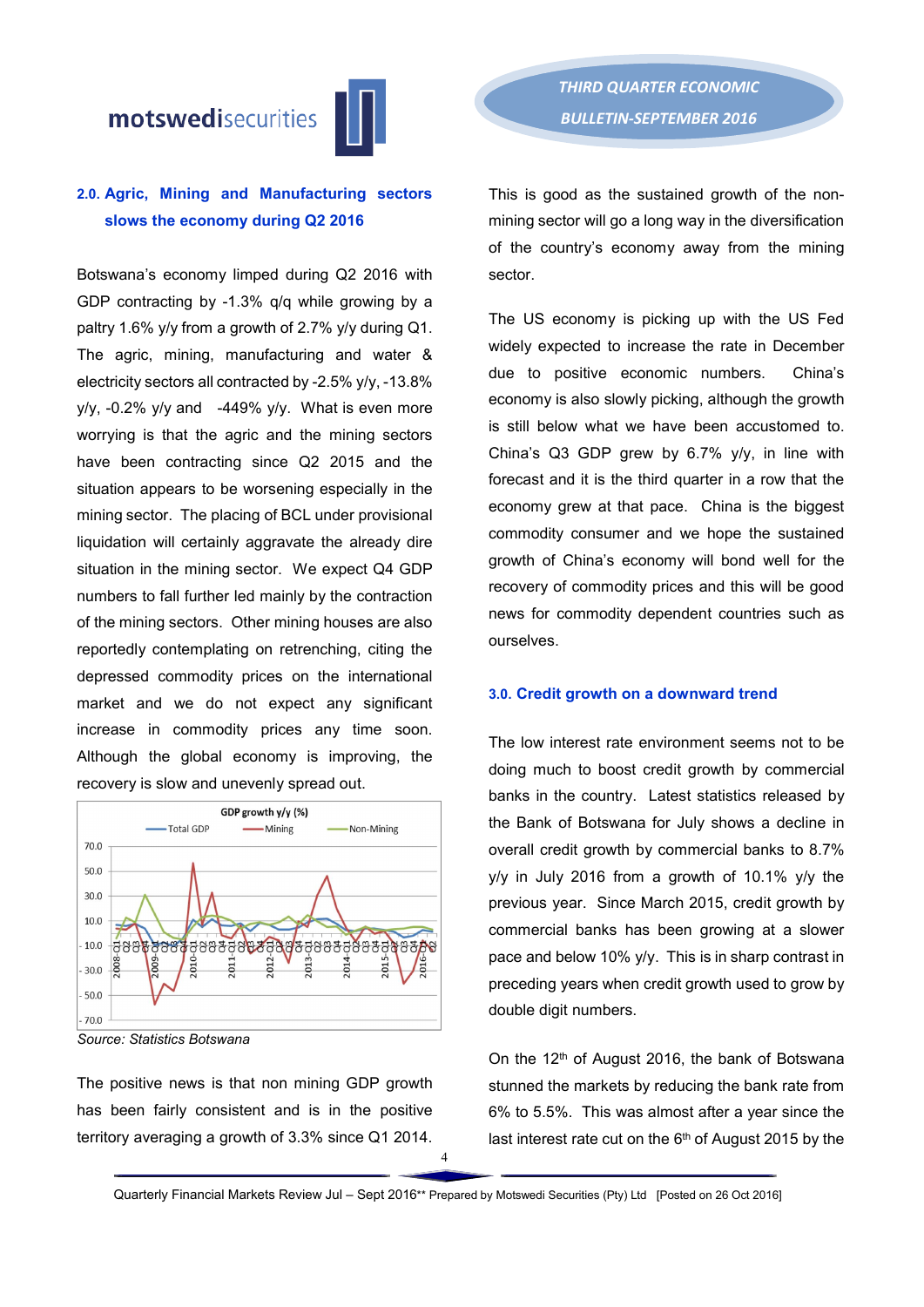

Central Bank. We cannot rule out another interest rate cut by the central bank before the end of the year, although we believe the central bank now has very little room for another downwards adjustment. We are not alone in this interest rate cut as so far this year, a total of 38 central banks have eased their monetary policies, while 18 have tightened.

#### Why is credit growth failing to pick up?

This is a very interesting and important question as one would have naturally expected credit expansion to grow at a much faster rate given the ultra-low interest rates. We believe the irony of this declining trend could be attributable to the deterioration of borrowers' credit capacity and weak demand prospects, which all have dampened banks appetite to extend more credit and demand for business to take up more credit. The Bank of Botswana March 2016 Business Expectations survey shows that overall business confidence deteriorated from 44% in September 2015 to 36% in March 2016 and this is worrying.



*Source: Statistics Botswana*

*THIRD QUARTER ECONOMIC BULLETIN-SEPTEMBER 2016*

Credit growth to the business sector has declined much faster. Since May 2015 it has registered a single digit growth and in July 2016 stood at a growth of 6.1% y/y. Prior to May 2015, credit growth to the business sector has been averaging 16%. This is not surprising as there has been a significant decline in credit growth to most important and productive sectors of the economy such as agric, mining and manufacturing sectors. Credit growth to the agric sector was at 30.6% y/y in January 2016, but has since fallen to 13.8% y/y in July. Mining sector credit growth is actually in negative territory and this is not surprising given the low commodity prices on the international markets which in turn have seen the closure of some big mines in Botswana such as African Copper, Discovery Metals and most recently the placing of BCL on provisional liquidation.

The household sector has not been spared either from the decline in credit growth as it has fallen to a growth of 10.9% y/y in July 2016 from a growth of 13.1% y/y in January 2016. There are fears that most households will struggle to settle their arrears if interest rates starts to rise in the near future and this will have contagion effects on the banking sector and the economy at large in terms of NPL's. Credit extension to the household sector takes up 59% of total credit extended by commercial banks.

Quarterly Financial Markets Review Jul – Sept 2016\*\* Prepared by Motswedi Securities (Pty) Ltd [Posted on 26 Oct 2016]

<sup>5</sup>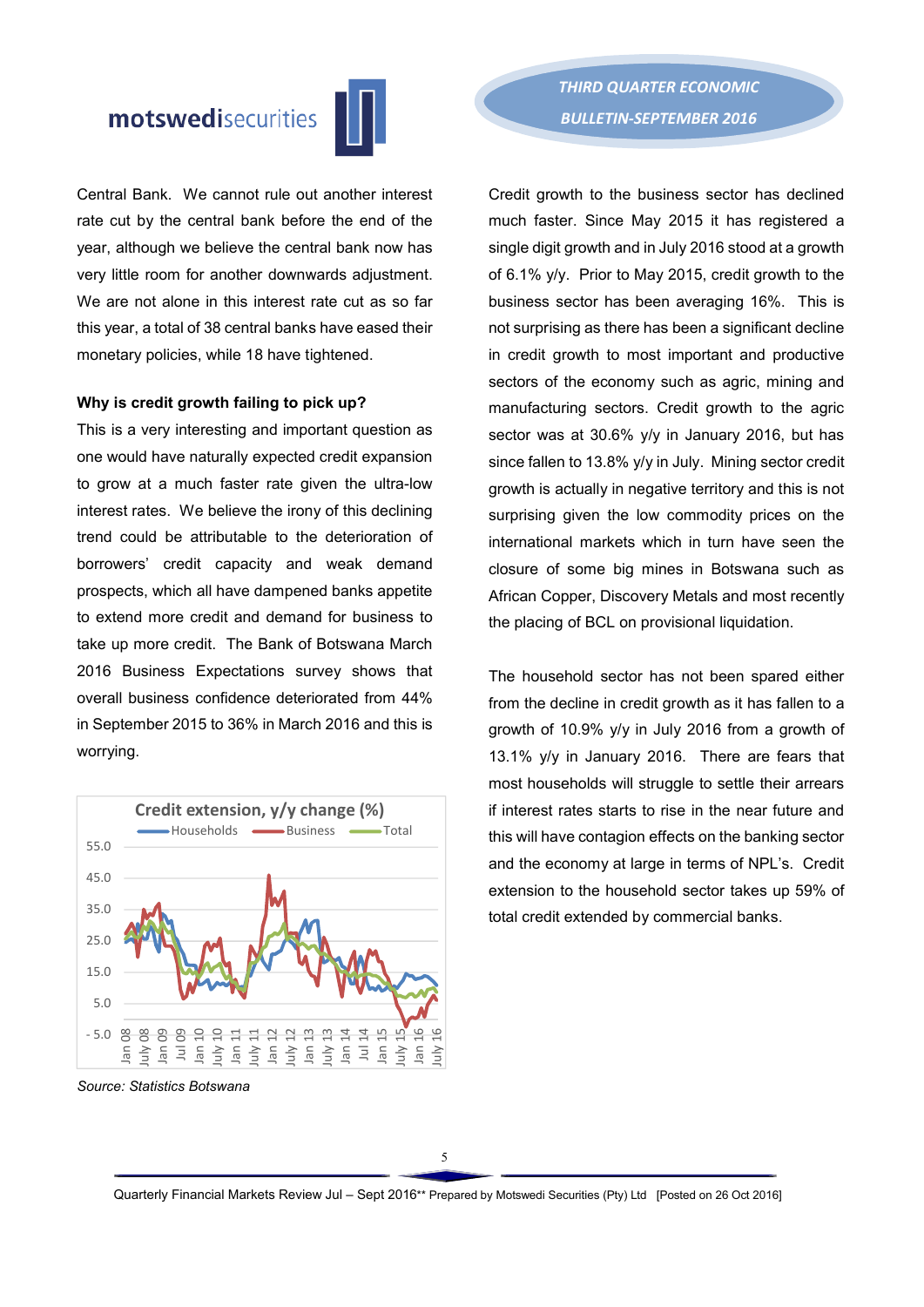#### 4.0. BSE EQUITY MARKET REVIEW

#### Q3 was a rough Patch for some…

The 3<sup>rd</sup> quarter of the year was characterised by a series of double digit losses. Four companies sunk into double digit losses in the quarter alone, while the likes of Letshego managed to stage notable comebacks. The biggest listing in the country by both subscription and value, BTCL traded below the listing price for the first time. The stock opened Q3 trading at P1.09 having dropped gradually from the surge experienced on the first two days were it quickly reached its peak price of P1.35 a share. The share price has been under pressure from a large selloff and profit taking by speculative traders who were initially excited by the IPO. However a reported loss for the period 31st March 2016, saw the newly listed stock experience a new wave of sellers and a drastic drop in price. The stock price fell by 22% to close the quarter at its current price of 85 thebe a share. The loss, which was the result of a huge write off of obsolete technologies, should in theory be a onetime occurrence and the company should bounce back into profitability. The company remains cash rich and managed to declare a final gross divided of 5t a share, relieving in part the capital losses. Expect their end interim results for September no later than New Year 's Eve, for better direction in trading.

In addressing the influx of shares in the market, BTCL was the first to exercise the new provision in regulation from the exchange of engaging a Market Maker to facilitate and improve liquidity. The buyer of the last resort was able to mop up the excess

*THIRD QUARTER ECONOMIC BULLETIN-SEPTEMBER 2016*

shares in the market to stabilise the price and the stock has been trading at 85t since 18th August.

Furnmart was another major casualty for the period under review. The furniture and appliances retailer, with a footprint that extends into RSA, Namibia and Zambia, also owns the middle to high end Home Corp. However the stock price has been under pressure following a reported loss for the 6 month period end on the January 31<sup>st</sup> 2016. Growing competition in the sector coupled with regulatory tightening on the Hire-Purchase agreements have impacted both revenue and profitability. Another huge impact on profitability was currency translation differences brought on by a weaker rand for the reporting period as well as the falling Kwacha, in Zambia. Expectations remain bearish on the stock as operating conditions are not expected to change significantly for the year. The stock is currently trading at 85t, down from P1.04, however we believe the 18% price depreciation, could have been worse had our markets been more liquid.

The Choppies slogan of "value for your money" certainly this time around is not targeting investors. The country's fastest growing retailer has not kept up pace when in it comes to profitability. In their recently published year end results, the company reported a huge decline in profitability by 48%, with basic earnings per share reported at 8.48 thebe, with an end of quarter P/E ratio 41 times. In the same period the price has fallen by 12.5% from P4.00 to P3.50 and has fallen further in October currently sitting at P3.05 a share. Worse more the company has not been profitable outside the local boarders and has even moved into recess in Zimbabwe were

Quarterly Financial Markets Review Jul – Sept 2016\*\* Prepared by Motswedi Securities (Pty) Ltd [Posted on 26 Oct 2016]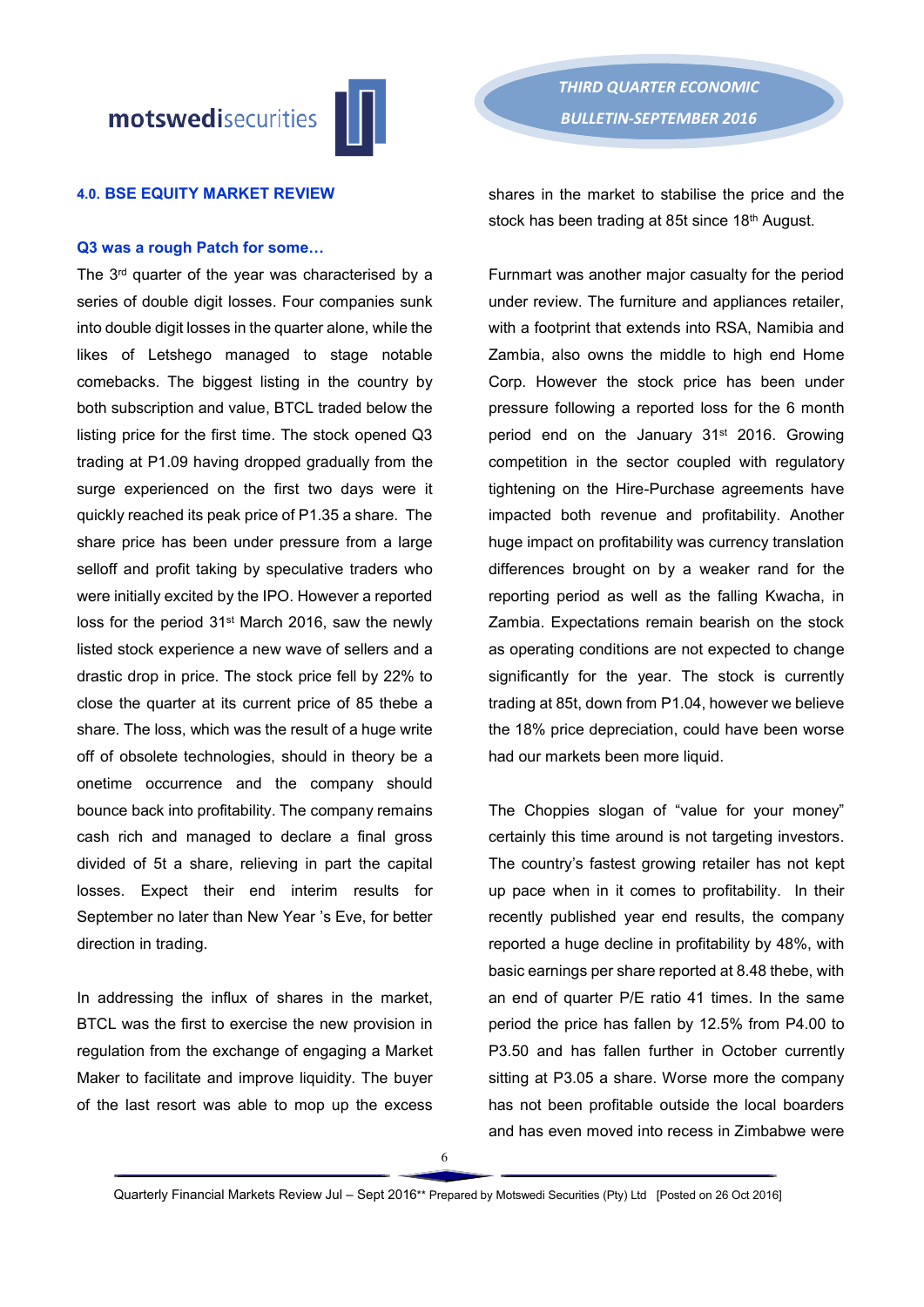

they have posted positive results before. The company will have to prove to weary investors that their Jwayelani and Kenya acquisition will contribute towards improving the bottom line in their next interim results, or struggle some further depreciation.

First National Bank Botswana continues to struggle through the third quarter on growing pressure from the lowered interest rates in August. This is despite the recently lifted moratorium on banking charges. The banks earnings per share for year ended June 2016 were lower by 15%, although revenue and Non Interest revenue grew for the period. The bank lost 10.3% in share value over the period, to close at P3.05 a share down from P3.40. Still under banking, Stanchart also lost 3.8% from 810 thebe to 779 thebe.

The bank of Botswana announced a further interest 0.5% rate cut in August, squeezing banking margins tighter. Furthermore the recent closure of the BCL and Tati mines will see a lot of banking impairments as former employees failing to meet their obligations.

Letshego Holdings has had a turbulent 3rd quarter. The stock price plummeted to its lowest price in over 5years in August of P1.80 a share. This followed a massive international sell off of the counter which quickly flooded the market. The relentless selloff puzzled many as the company has not been underperforming by any measure. The board and management quickly announced their intention to revive the share buyback of at least 10% of the stocks listed shares. The stock price recovered considerably from there, climbing up to P2.37 a

*THIRD QUARTER ECONOMIC BULLETIN-SEPTEMBER 2016*

share by the 29<sup>th</sup> September, having reduced the quarterly deficit to just under 5%, from 25% at the lowest point.

#### Struggling to keep afloat-Q3 top losers

| <b>COUNTER</b>   | 29 Sep | 29 Jun | <b>Change</b><br>(%) | YTD<br>$(\% )$ |
|------------------|--------|--------|----------------------|----------------|
| <b>BTCL</b>      | 109    | 85     | $-22.00$             | $-15.0$        |
| <b>Furnmart</b>  | 104    | 85     | $-18.27$             | $-22.0$        |
| <b>Choppies</b>  | 400    | 350    | $-12.50$             | $-30.7$        |
| <b>FNBB</b>      | 340    | 305    | $-10.29$             | $-20.4$        |
| Letshego         | 249    | 237    | $-4.82$              | $-17.2$        |
| <b>Stanchart</b> | 810    | 779    | $-3.83$              | $-30.4$        |

*Source: Motswedi Securities, BSE*

#### The Spring Bloomers

The third quarter marks the end of winter locally and with it flourished some stocks. Engen rose a year to date lose, to 9.9% gains year to date gains over the Q3 alone. The stock price rose from P8.00 to P9.20. The increased demand for the stock follows a series of special dividends, having declared 62.6 thebe this year alone, and a further 15thebe interim dividend which is 25% higher than the previous year's. Cresta's performance, having appreciated by 8.26% in the quarter to P1.31 a share, is only dampened by the recent suspension of both the MD and CFO. This casts a gloomy picture on the stock, which started the year trading at 86t. The only solace coming from this is what seems like good governance structures with the board taking quick action. The true reasons for the suspension have not been made public, but one can speculate given the positions.

Security giant G4S released some positive half year results, with earnings per share 6.4% and a dividend growth of 4.5%. This propelled the stock price higher by 5.77% over the quarter, to P3.85 a share.

Quarterly Financial Markets Review Jul – Sept 2016\*\* Prepared by Motswedi Securities (Pty) Ltd [Posted on 26 Oct 2016]

7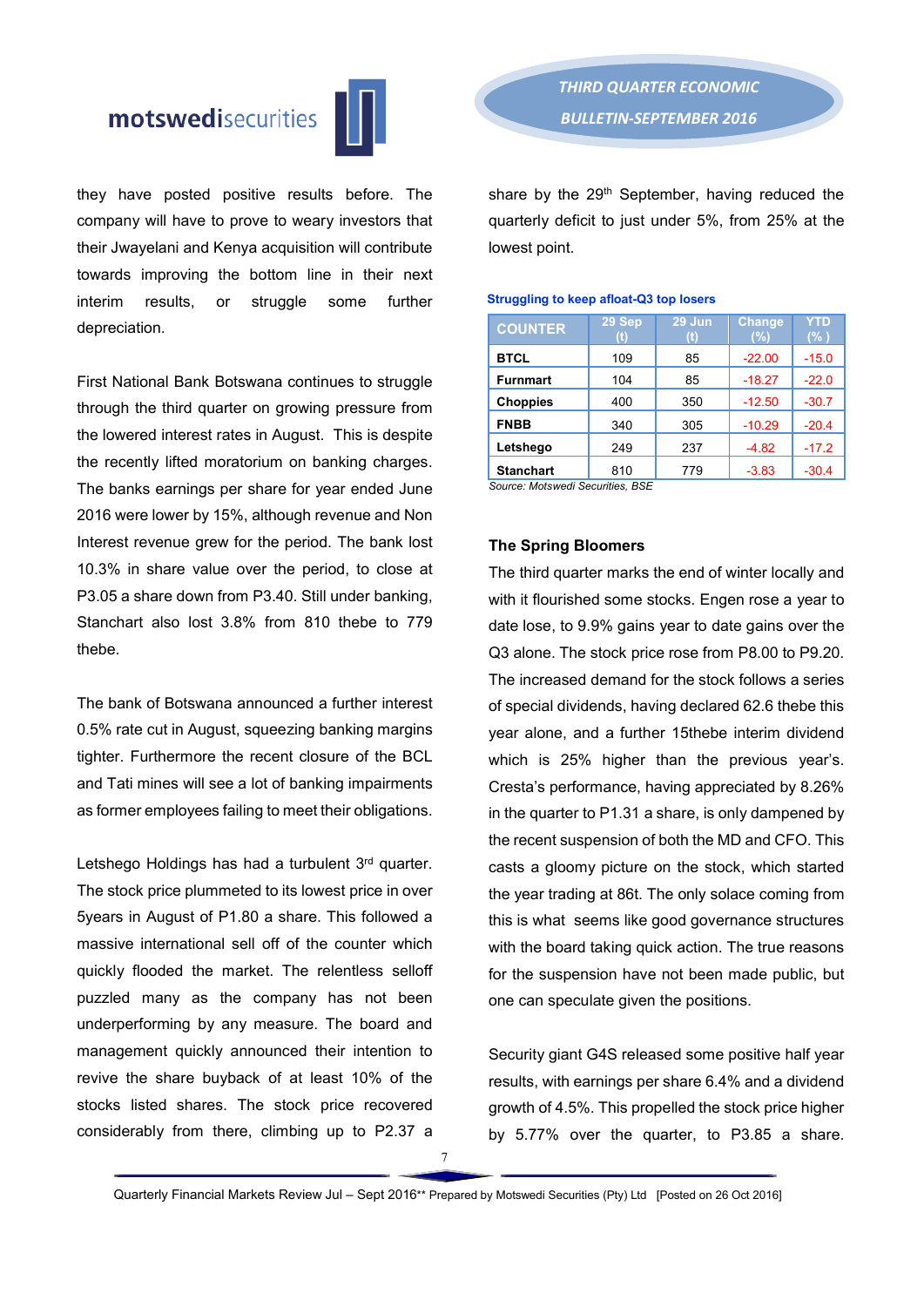

Barclays also release some incredible half year results, posting earnings growth of 144% growing by nearly 5% in share price to close the quarter at P4.86, a 52 week high. All this in spite of the challenges facing the banking sector. Lucara Diamonds has been a solid performer for the year, appreciating by 73% year to date, however the stock had a rocky start to the quarter after failing to sell the largest diamond to be discovered in over a century. The stock price was boosted by good half year performance and a special distribution to shareholders. The stock price eventually recovered the losses to close Q3 11% higher at P34.77 a share.

#### Major Winners– 3rd Quarter 2016

| <b>COUNTER</b>  | 29 Sep<br>(t) | 29 Jun<br>(t) | <b>Change</b><br>(%) | <b>YTD</b><br>(% ) |
|-----------------|---------------|---------------|----------------------|--------------------|
| Engen           | 920           | 800           | $+15.00$             | $+9.9$             |
| Lucara          | 3477          | 3477          | $+11.16$             | $+73.0$            |
| Cresta          | 130           | 131           | $+8.26$              | $+21.5$            |
| G4S             | 385           | 364           | 5.77                 | $+6.4$             |
| <b>Barclays</b> | 486           | 463           | $+4.97$              | $+8.9$             |

*Source: Motswedi Securities, BSE*

The Domestic Company Index has been under immense pressure for most of the year, having lost 8.4% to date. Q3 was no different, as it depreciated by 3.12% over the period to close at 9,766.95, down from 10,081.31 in June. The losses reflect the impact of the highly capitalised stocks that fell by double digit figures over the period. The Foreign company index benefited from the appreciation of Lucara, and closed 0.43% higher at 1596.

*THIRD QUARTER ECONOMIC BULLETIN-SEPTEMBER 2016*

# 5.0. An Overview of the Botswana Property Market – September 2016

The property market in Botswana has experienced a noticeable decline in the year on year yield or return on investment of all the property asset classes. Projections from the IPD Botswana 2014 Annual Property Consultative Index's report shows a decline in ungeared total returns from 21.5% in 2013 to 11.5%. These numbers are not surprising given the slowdown of the local economy, coupled with the tightening of government budget as well as the oversupply of properties especially in the office and retail space.

Vacancies are steadily rising especially in the office space and in larger shopping malls. The restrictions of the issuance of trade permits under the Trade Act is causing more uncertainty and anxiety in the sector. Already one of the listed property stocks, Primetime has already sounded some warning bells as one of its new shopping centre, Pilane Crossing is likely to be negatively affected as around 30% of the Centre had been let out to South African National Retailers who are struggling to obtain trading licenses. Turnstar and NAP will also be affected as they have significant exposure to the retail sector.

Commercial banks appetite to extend credit to the property sector has also been falling as shown by the latest Bank of Botswana financial statistics. Credit growth to the real estate has dramatically fallen from a growth of around 20% during 2014-15 to a negative growth averaging 19% between March and May 2016. As at July 2016 credit growth to the Real Estate was flat.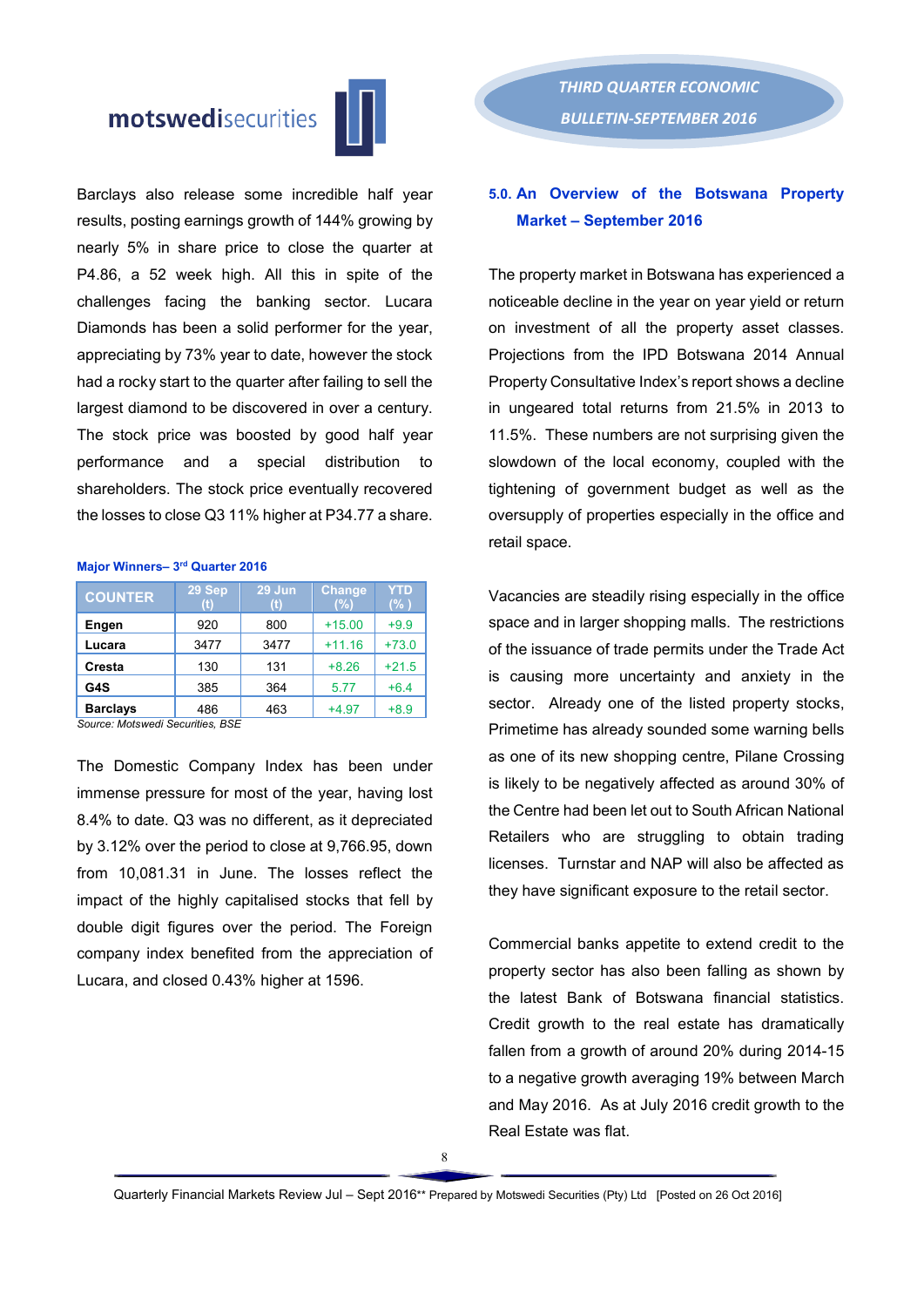

## **Office**

There is an oversupply in this space due to the increase in supply especially in the CBD area. Demand has been weak as a result of lack of new market entrants, the slowdown of the local economy and a decrease in govt expenditure. Rentals are softening especially in properties outside the CBD area. Vacancies are also on the rise and its now common to see 'offices for rent signs' around the Kgale Mews area and other outlying areas. We expect rentals to remain under pressure with the possibility of existing tenants even negotiating for lower rentals upon the renewal of their leases.

#### Retail

The retail sector which has been going through a transformation has now reached a point of saturation in our view. Bigger shopping malls with strong tenancy mix have been expanding as we have seen the expansion of Game City, Rail Park Mall and Airport Junction. The secondary shopping malls, haven't seen any significant expansion. The presence of more Shopping Malls however, is impacting on rental yields as the new developments are simply "recycling" the existing tenants as business is simply shared from the same market, without any significant corresponding increase in new customer base. The good news however, is that vacancy rates in the sector are low and this should sustain some growth in the short to mid-term as existing contractual lease escalations are realised. The restrictions of the issuance of trade permits will likely have an impact on this sector as most of the tenants are from South Africa and they might be forced to close shop upon failure to renew their current trade permits once they expire.

#### Industrial

Demand for industrial properties is very high boosted by the growth of the logistics and manufacturing industries especially on the smaller starter units of up to 200m<sup>2</sup> as well as bigger units of over 1,500m<sup>2</sup>. More listed companies are paying closer attention to this sector, with RDCP, Letlole and Primetime increasing their exposure into this sector.

## Residential

Demand for residential properties especially on the low to mid income levels is very high with the existing supply overweighed by demand. Demand pressures are mainly coming from growth in the population, migration to urban areas especially Gaborone as well as the increase in student and elderly populations. Demand for medium to high cost residential properties is almost at equilibrium and in some cases reaching saturation as there are only a small number of affluent individuals who are able to afford the properties in this space. The few who can afford will rather prefer to get a mortgage than renting. RDCP, one of the listed property firm is however increasing its exposure into this space through the development of the ICC Residential Flats which are aimed at the mid to high income bracket. Demand for secured complex properties is however, stable mostly due to demand from expatriate workers.

Quarterly Financial Markets Review Jul – Sept 2016\*\* Prepared by Motswedi Securities (Pty) Ltd [Posted on 26 Oct 2016]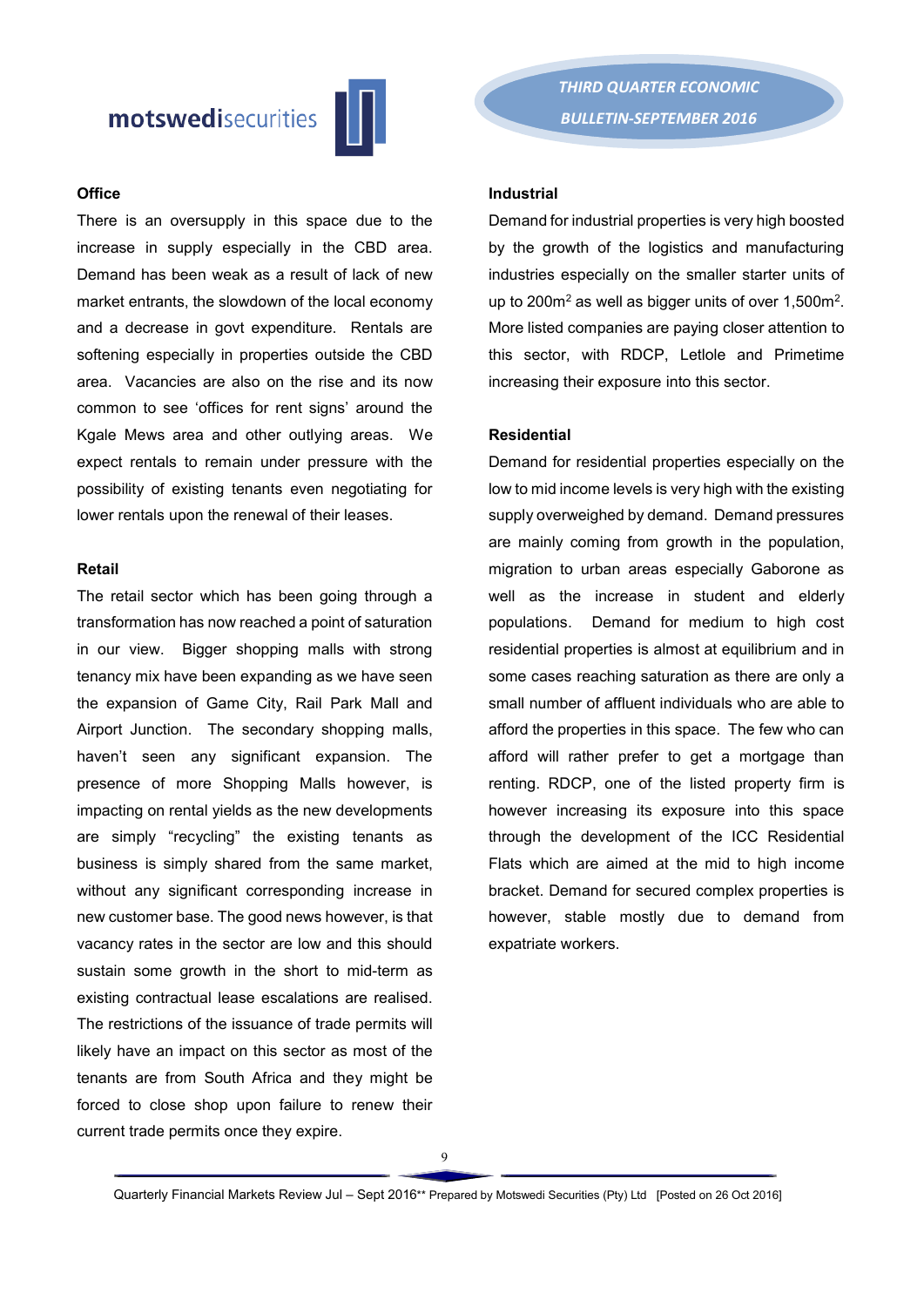



#### 6.0. Foreign Exchange Market Developments

The firming of the US dollar continued to wreak havoc on emerging markets currencies as most moved southwards following the rise of the dollar. The US dollar has been on a rebound mostly on growing expectations of a US Fed interest rate hike in December. Positive economic numbers from the US economy such as improving employment statistics, retail sales among others point to an improving US economy, raising more reason for the Fed to hike its bench mark interest rates in December. An increase in US interest rates will see the flow of "hot" money into the US as investors will be seeking to get better returns for their investments and in less risky assets such as bonds and other money market investments.

Meanwhile, the rand has also been on a roller coaster due to a combination of a firmer US dollar and local economic developments. The summoning of the much respected Finance Minister Pravin Gordhan to answer questions related to corruption has spooked investors, resulting in the rand being a punching bag against most currencies. Prosecutors allege that Gordhan and two of his former colleagues from the South African Revenue Service committed fraud when Gordhan granted early retirement to one of the colleagues, then later allowed him to return to work. Gordhan faces a count of fraud and another for the unlawful extension of the former commissioner's contract. The rift between President Jacob Zuma and Gordhan is said to be behind the finance minister's legal trouble.

The infographic below tracks the volatility of the rand since President Jacob Zuma announced that the *THIRD QUARTER ECONOMIC BULLETIN-SEPTEMBER 2016*

virtually unknown Des van Rooyen will replace Nhlanhla Nene as minister of finance.



The period saw the inclusion of the Chinese yuan into the SDR by the IMF. In line with this, the Bank of Botswana also announced that it would start publishing the yuan cross rates. The weights of the Pula against the rand and the SDR will remain the same at 50%. The inclusion of the yuan will not have any material effect on the value of the pula. The pula is more prone to rand/\$ movements and our calculations shows that a 2% move of the rand against the dollar will have a 1% effect on the BWP/ZAR movements.

Quarterly Financial Markets Review Jul – Sept 2016\*\* Prepared by Motswedi Securities (Pty) Ltd [Posted on 26 Oct 2016]